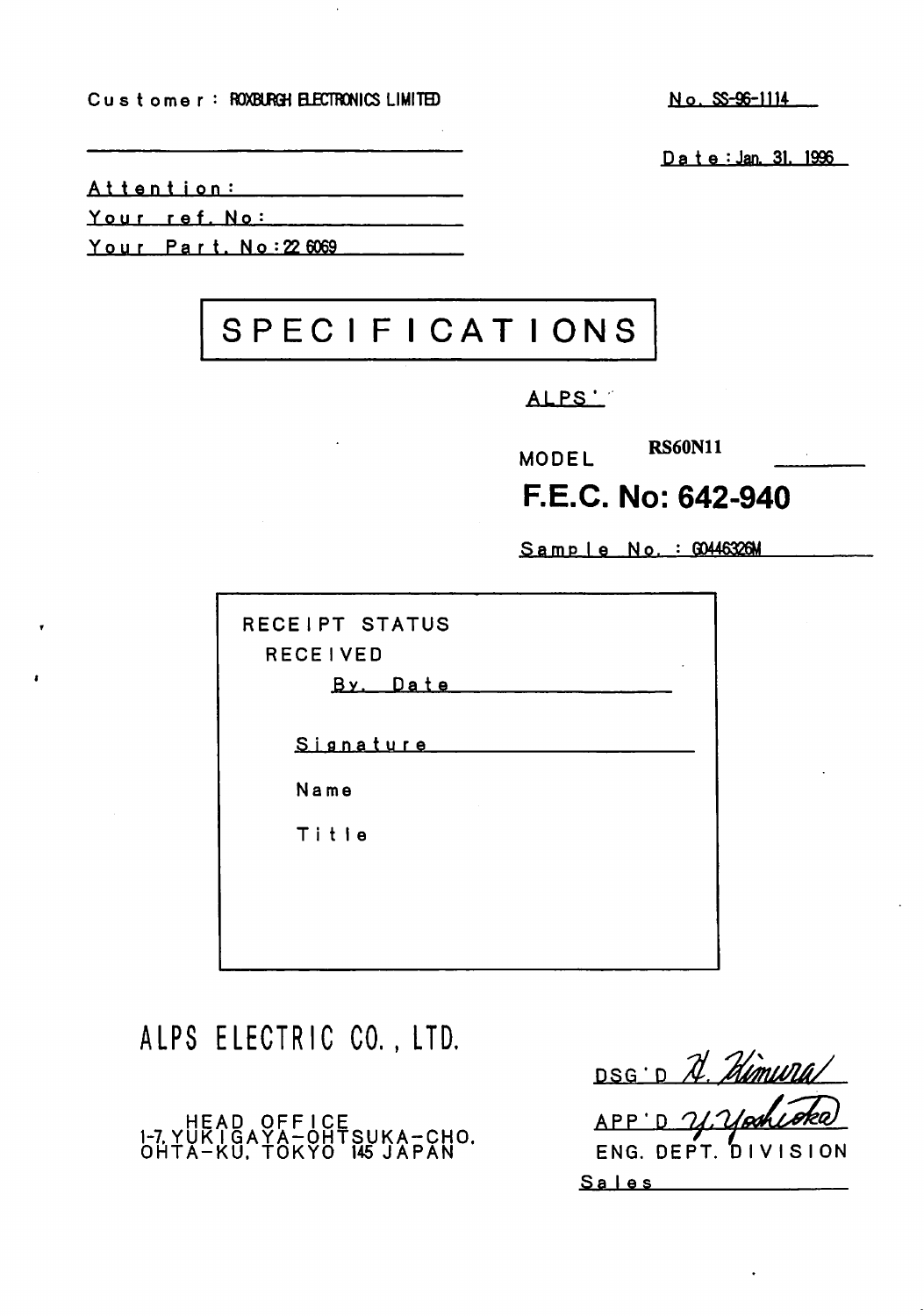$\ddot{\phantom{a}}$ 

 $\sim$ 

ł,

## SPECIFICATIONS

POTENTIONE THAT APPLY OF REGISTERS. RS60N1119 TO HOLD APPLICATIONS 1.

S CONTENTS OF THIS SPECIFICATIONS.

. . . . . **. . .** . . 4S0001-200 4S00O1-2Q2M S602RN901

MARKING 3.

UNITS ALL ON 1988 IN 1988 IN 1988. ARAM TAPILATI TRADUK. JIA LATI TAPA TILAR

4.RBIARKS

 $\mathbf{GJUN}$ .

. The integral condition and shows shows specifically specifications in  $\Leftarrow$  specifications in  $\Leftarrow$  specifications in  $\Leftarrow$  specifications in  $\Leftarrow$  specifications in  $\Leftarrow$  specifications in  $\Leftarrow$  specifications in  $\Leftarrow$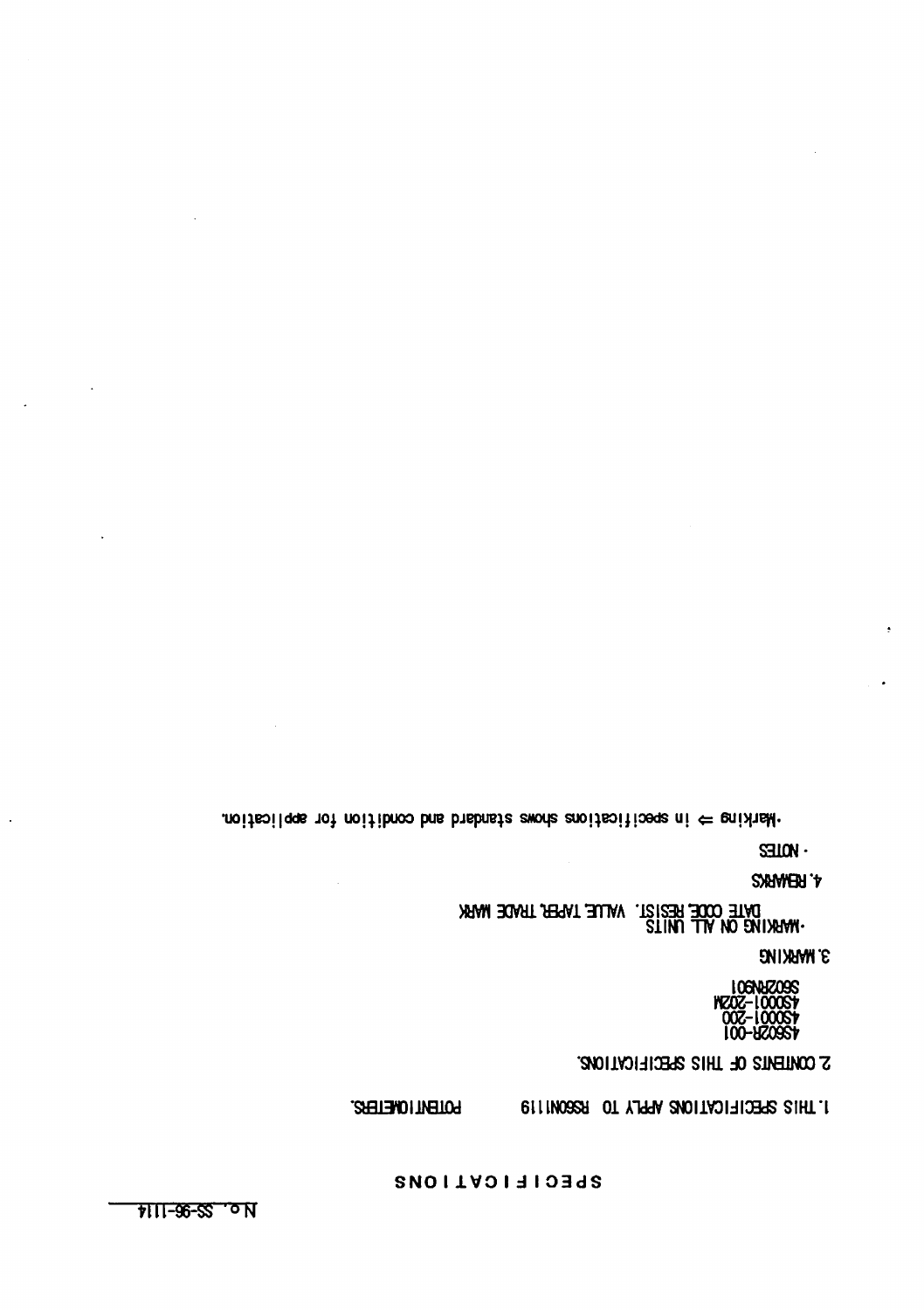| $=$ $\frac{1}{2}$ $\cos(z)$ $\cos$<br>1人 30のアル (調節書出土・初知)<br>$(\%)$ IOO-BIO9SF                                                                     | (S)                                                                         | <b>SINGLE</b>                                                                                                                                                                                                                                                                                                                                                                     |                                                                                                                 | posa<br>ル              | <b>APPL</b><br>CHKD<br>メノ                                                                                                                                           | <b>JTAG</b><br>$\sim$ $\epsilon$ , $\sim$ $\epsilon$ | <b>BILLS</b><br>ᠯᡪ᠋ᢑ |
|----------------------------------------------------------------------------------------------------------------------------------------------------|-----------------------------------------------------------------------------|-----------------------------------------------------------------------------------------------------------------------------------------------------------------------------------------------------------------------------------------------------------------------------------------------------------------------------------------------------------------------------------|-----------------------------------------------------------------------------------------------------------------|------------------------|---------------------------------------------------------------------------------------------------------------------------------------------------------------------|------------------------------------------------------|----------------------|
| SNOITA31710398                                                                                                                                     | DOCUMENT NO.<br><b>EITLE</b>                                                | $\mu$ / $\rightarrow$ $\rightarrow$ $\mu$ / $\mu$ / $\sigma$ / $\sim$<br>כאויבס<br>DZCD                                                                                                                                                                                                                                                                                           | -17<br>75<br><u>.a99a</u>                                                                                       |                        |                                                                                                                                                                     | $\bullet$ $\bullet$                                  |                      |
| <b>SEE STECTRIC CO., LTD.</b>                                                                                                                      |                                                                             |                                                                                                                                                                                                                                                                                                                                                                                   |                                                                                                                 |                        |                                                                                                                                                                     | $\cdot$ $\cdot$<br>$\bullet$                         |                      |
| <i>₩\$☆∽≫<del>\$≠\$</del>≯</i><br>$\hat{\mathbf{H}}$ ster to page $\hat{\mathbf{h}}$                                                               | (%)00Lx<br>$B(\Lambda$ OP)<br>"א ' מ<br>$A$ , $B$ , $C$<br>むれがまなか<br>(Tage) | (Bb) - 日子六出四千岁5-1<br>E bns I zlanimet neewted egislovbeilgoA<br>(gb) 2 bns I slanimet neewed eggitovtuatuO<br>C bns I slanimet neewed egatlovbeilop.<br>S brist stanimist neewed spationnand<br>18 egbs ert mort £ lanimet no bezad nertW<br>obis ert is egbs ert mon mengelb inigh lo<br>notrizoq orti ta ebam ed llarla thematuazeM<br>-taiest ort yd obam od llada tnemstuaeaM | 玉字成型阿千字6-1<br>(%)001× 由于我国的社会(-1)<br>(%)001× 由于我国的社会(-1)<br>£ lenimet to ebiz ert<br>宝陈了31出田字 Joottern wal sons | 60102<br>J. Lenimet to | 五帝小文九社<br>(roaT)<br>wel sonetaizeff                                                                                                                                 | ャ で                                                  |                      |
| 2/3<br>VOCIO.A   VOOSO.A<br>VOI 0.0 VOI 0.0<br>Я<br>C'D'K<br>$(10V)$ $g$ , $A$                                                                     | vel sonateinfl<br>田字用助高县<br><b>Section pritis</b><br>Naximum oper-          | 高良のこ。社合県8よ越守田舎田弥高最16田宇啓宝。こ212<br>beisi ert ed lisriz egstiov gnäsnego mumixem erti "egstiov<br>gnituraço mumixam erti abescas agatlov batan erti neritV<br>(Q) 卫对过全并公 sonstanten latet lanimol : R                                                                                                                                                                                | ・8 十 3 五字奇宝 子玉ま用魚<br>(W) 在学研究 points toward: q<br>Nated voltage $E = \sqrt{pq}$ (V)                             | <b>SPEROV</b><br>田享の玄  | 田まの式<br><b>Spatov beteft</b>                                                                                                                                        | εe                                                   |                      |
| C'D'K<br><b>MT'O</b><br>$(10V)$ <sub>H</sub> , A<br>g<br>MZ.0                                                                                      | .<br>๛                                                                      | <b>RAIX)</b><br>E<br>z<br>Aqsig gniwollot ertt no betoneb ed lierls stutsteqmet trisidme<br>ev gnitat tewo <sup>o</sup> l & bris I slanimet neewted egistiov mumixam<br>ed is noticego baol liut anountmos no beasd al gnitat tewoq                                                                                                                                               | •8 TS囚さお辞典<br>英タさよる土井コ支配密度<br>•戊子大最るも丁はシこる†<br>百良形長コ間のとう工千弥                                                     |                        | 化乙卧室<br>poder rewog                                                                                                                                                 | ΣE                                                   |                      |
| ( স )<br>0SZ<br>%021 009<br>0Z[0I]<br>00I<br>0 S                                                                                                   | 00Z<br>l S                                                                  | 間を一1千歳の暮れ泣,もない姿身のを,出又1千歳チーハマ<br>.E to I isnimet is bettes tevel titlw C bris I lanimet<br>neewhed sonatalest edt yd ebam ed llarla themetuasek                                                                                                                                                                                                                                    | ·8 十定版 4 取力立の                                                                                                   |                        | 含容性ひ上ば<br>马双亚全书公<br><b>BOURRHOS</b><br>bns sondtizen<br><b>Letat Lenimold</b><br>日近                                                                                 | しで                                                   |                      |
| и<br>완<br>enoticalisec2                                                                                                                            |                                                                             | ₩<br>ж<br><b>Excitional</b>                                                                                                                                                                                                                                                                                                                                                       |                                                                                                                 | 화화허片之                  | məx<br>3. Electrical characteristics                                                                                                                                |                                                      |                      |
| ・いびらびおさいではるな試験な点具不大い<br>, v v, スキ、ソナン菩萨上鉄鉄丁社兵以11土公司各 ovisesoxe yns ovad fon bns enob llew ed llads whenolmatoq erf                                 |                                                                             | notive the ni holocalb bns gritsing soq jilga Jeas portion.                                                                                                                                                                                                                                                                                                                       | . adm0301 of adm038:<br>HA 61 03<br>ってキのこ                                                                       |                        | $\mathbf{u}$ $\mathcal{U}$<br><b>enssard liA</b><br><b>Yibinuni evitaleR</b><br>: sudsteqmet meidmA                                                                 | <b>BOURNARY Z</b>                                    |                      |
| ・ く 行 ナ ニュェ๔๓๐๐๐ ( - 036五尺 , X 2 ± 25支訂以許<br>・プェ±05実型 お合林st リをチおがって作 . J いい<br>慧华邓斯《hadm0301-038王虎, 决战-24奥影林卧<br>, JZL ー 2 支出 0 周・1 276室見コ付出宝庫も広外足 | *442390                                                                     | ed liarla atnematuesem latiucas erit fuoda fotob yna al everti fi<br>tewollot as at test bns atnemewasem gnistem tot anoitibrico<br>pheriqaomis. To equal busbrists erit , beitibeqs saiwherito, szeinU<br>೦೦೭−೦೦ −                                                                                                                                                               | Nedm 0801 at vedm088.<br>$9.58$ $@$ $9.57$<br>2C A 3S<br>书录从定<br>网络支撑科<br>009~01- 国旗支出開設                        |                        | Efinil priwollot ert nirtiw obem<br>erusterq tiA<br>Yibinun svitsleR<br>: eutstegmet meidmA<br><b>Bonet stutstedmet scenat2 S.J.</b><br>egnst stutsteqmet gnästeqO1 | the feat conditions                                  |                      |
|                                                                                                                                                    |                                                                             |                                                                                                                                                                                                                                                                                                                                                                                   |                                                                                                                 |                        | 张宝砑一                                                                                                                                                                | 1. Environment                                       |                      |

אכ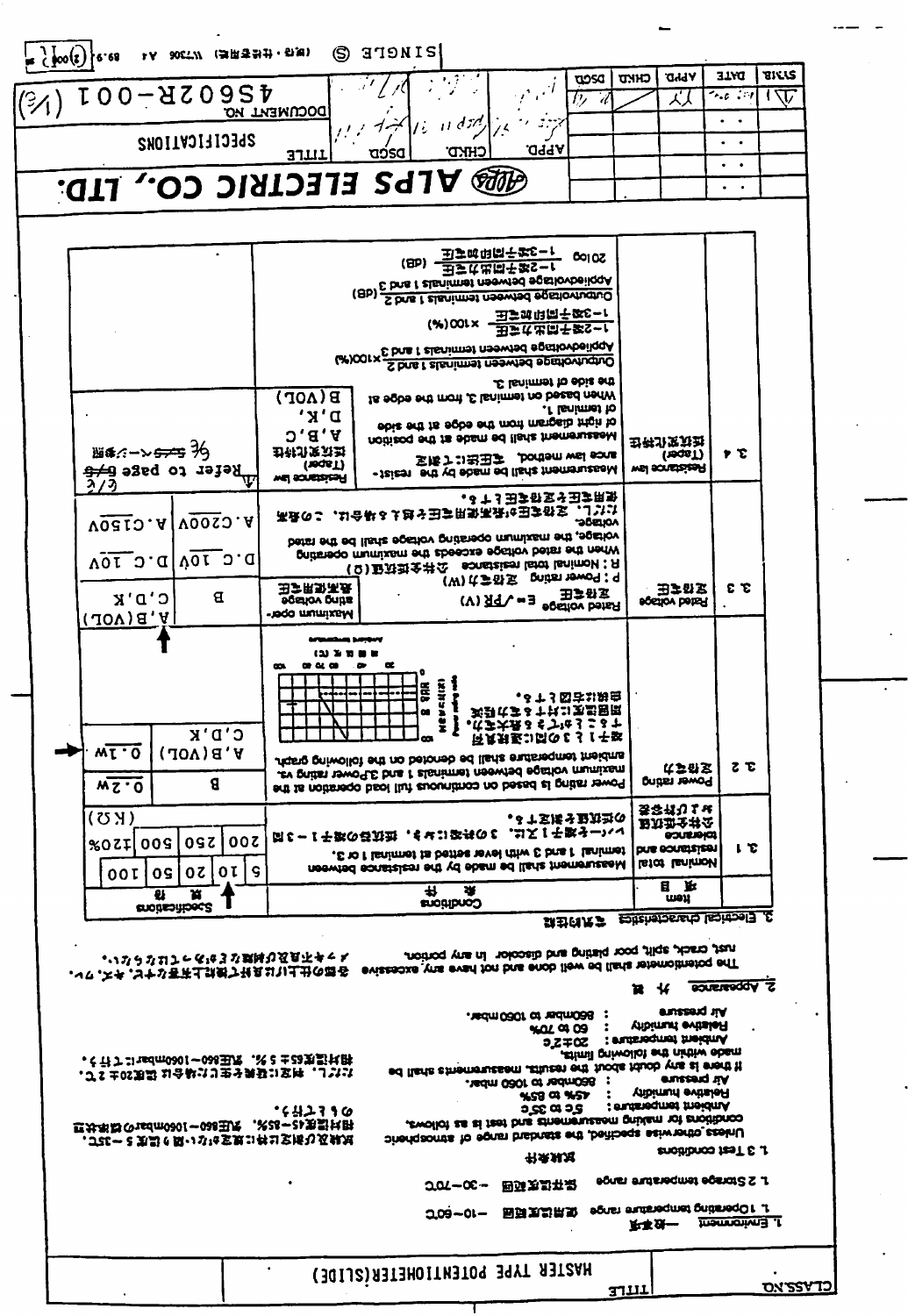CLASS.NO.

 $\ddot{\phantom{1}}$ **TITLE** 

HASTER TYPE POTENTIOHETER(SLIDE)

|     |                                           | ttem.                                      | <b>Conditions</b><br>₩<br>æ                                                                                                                                                                                                                                                                                                                                                                                                                                                                                                                                                                                                                                                                                                                                                                                                             | <b>Specifications</b><br>Œ                                                                         |
|-----|-------------------------------------------|--------------------------------------------|-----------------------------------------------------------------------------------------------------------------------------------------------------------------------------------------------------------------------------------------------------------------------------------------------------------------------------------------------------------------------------------------------------------------------------------------------------------------------------------------------------------------------------------------------------------------------------------------------------------------------------------------------------------------------------------------------------------------------------------------------------------------------------------------------------------------------------------------|----------------------------------------------------------------------------------------------------|
|     |                                           | 項目                                         | The attenuation and insertion loss at each end of lever travel                                                                                                                                                                                                                                                                                                                                                                                                                                                                                                                                                                                                                                                                                                                                                                          | Attenuation<br><b>Nominal total</b>                                                                |
| 3.5 |                                           | Attenuation<br>and<br><b>Insertion</b>     | shall be measured.<br>しゅう動子を移動距離の各終端に置いたとき。最大減衰量。                                                                                                                                                                                                                                                                                                                                                                                                                                                                                                                                                                                                                                                                                                                                                                                       | 最大式丢卖<br>resistance<br>公共全抵抗策【kΩ】(dB more)                                                         |
|     |                                           | عدما                                       | 拝入携失を剥定する。<br>The voltage of 2 Vr.m.s. to 15 Vr.m.s. shall be applied between                                                                                                                                                                                                                                                                                                                                                                                                                                                                                                                                                                                                                                                                                                                                                           | $55RAS$ 10<br>70                                                                                   |
|     |                                           | 最大笑ままと<br>挿入誤失                             | terminal 1 and 3 by measuring frequency at 1 kHz. The output                                                                                                                                                                                                                                                                                                                                                                                                                                                                                                                                                                                                                                                                                                                                                                            | 10 <r&≤ 50<br="">80.</r&≤>                                                                         |
|     |                                           |                                            | voltage shall be measured between terminals 1 and 2 and<br>between terminals 2 and 3. If there is not any doubt about the                                                                                                                                                                                                                                                                                                                                                                                                                                                                                                                                                                                                                                                                                                               | 50 <ra≤100<br>90</ra≤100<br>                                                                       |
|     |                                           |                                            | results, DC voltage shall be used as the test voltage.<br><b>ミ子1-3問に1kHzで2~15V (正弦放</b><br><b>SMALL</b>                                                                                                                                                                                                                                                                                                                                                                                                                                                                                                                                                                                                                                                                                                                                 | 100 <r& \$500<br="">100<br/>ь.</r&>                                                                |
|     |                                           |                                            | 法々<br>実効値)の電圧を加え、端子1-2間、端<br>子2ー3間の出力電圧を剥定する。なお、<br>電圧計の入力インピー<br>1.39<br>判定に延続が生じなければ、試験電圧 アンaul MMORE<br><b>Inguit Importance of the</b><br>として運送を用いてもよい。<br>user i 1040 ar mart                                                                                                                                                                                                                                                                                                                                                                                                                                                                                                                                                                                                                                                      | 的<br>Insertion loss<br>禅入很失<br>within 0.1 dBUM                                                     |
|     | 36                                        | Noise<br>しゅう動徒音                            | DC 20V, when the rated voltage is 20V or less, its rated voltage<br>shall be applied to the terminals between 1 and 3. And then the<br>noise shall be measured by the specified speed. For other                                                                                                                                                                                                                                                                                                                                                                                                                                                                                                                                                                                                                                        | <b>Nominal total</b><br>$\langle \text{mVP-P} \rangle$<br>resistance<br>、 未 頃 、<br>公休全抵抗征(とロ)      |
|     |                                           |                                            | procedures, refer to IEC Pub. 393-1-6. Test Method B.<br>Traveling speed: 20mm / sec                                                                                                                                                                                                                                                                                                                                                                                                                                                                                                                                                                                                                                                                                                                                                    | 47<br>$5\leq Ra \leq 50$                                                                           |
|     |                                           |                                            | 雄子1-3間に直流電圧20V(定格が20V以下の時は、その電圧)<br>を加え、レバーを20mm/秒の遠さで移動させ、このとさに見生<br>する雑音電圧を剥定する。その他 JIS C 5261A法による。                                                                                                                                                                                                                                                                                                                                                                                                                                                                                                                                                                                                                                                                                                                                  | 85<br>50 <ra≦500< td=""></ra≦500<>                                                                 |
|     | 27                                        | Insulation<br>resistance<br>地脉抵抗           | <b>Between individual</b><br>A voltage of 250V DC shall be applied for<br>terminals and<br>1 min., after which measurement shall be<br>frame/lever<br>made.<br>Between adacent i<br>D.C.250Vの電圧を印加して制定。(1分間)<br>- Ahoicmat<br>送子ーレパー筒<br>雄子一 枠 简<br><del>独立上土低</del> 烷类<br>争の地学賞                                                                                                                                                                                                                                                                                                                                                                                                                                                                                                                                                        | JOOND or more                                                                                      |
|     | 3.8                                       | <b>Dielectric</b><br>rtrenath<br>對電 圧      | Between individual<br>Trip current: 2mA<br>terminals and<br>Measuring frequency : 50/60Hz<br>frame/lever<br>250V AC for 1 min.<br><del>Between adjaced</del><br>A.C.250Vr.m.s. 1分間。<br><b>terminals</b><br>感度電波2mA(周波数50/60Hz)                                                                                                                                                                                                                                                                                                                                                                                                                                                                                                                                                                                                          | Without damage to parts,<br>arcing or breakdown etc.<br>視気、アークおよび絶縁破壊を<br>生じないこと。                  |
|     | 3.9                                       | Tracking<br>$\overline{\text{cm}}$<br>運動試差 | At 50% of lever<br>The voltage of 2 Vr.m.s. to 15 Vr.m.s shall be<br>travel<br>applied between terminals 1 and 3 and betwe-<br>en terminals 1'to 3'by measuring frequency at  <br>各肋距離の<br>1 kHz. The output voltage shall be measured<br>50%の位置<br>between terminals 1 and 2 and between<br>terminals Tand 2 flor the C and RD taper, the<br>$dB$ - $\sim$<br>measurement shall be made between<br>terminals 2 and 3 and between terminals<br>$dB -$<br>2'and 3) units the first of these shall be the<br>$dB -$<br>standard one. If there is not any doubt about<br>the results, DC voltage shall be used as the<br>3111<br>test voltage.<br>1:<br>端子1-3筒。端子1-3 間にそれぞれ1k<br>C<br>Hzで2~15V(正弦波実効値)の電圧を加え.<br>前段を蓄地として端子1-2間,端子1-2<br>何(3城子萎饰の場合は,雄子2-3間,埼子<br>11, 1918대는<br>2~3'問)の出力電圧を測定する。なお、判<br>定に疑果が生じなければ、試験電圧として直<br>彼を用いてもよい。 | $\pm$ $\frac{dB}{d}$<br>đВ<br>±.<br>dB<br>dB<br>±<br>dB<br>dB<br>±.<br>đΒ<br>ክሰ<br>ሳታ<br>mid e rev |
|     |                                           |                                            |                                                                                                                                                                                                                                                                                                                                                                                                                                                                                                                                                                                                                                                                                                                                                                                                                                         |                                                                                                    |
|     | $\bullet\qquad\bullet$<br>$\cdot$ $\cdot$ |                                            | <b>ALAS ELECTRIC CO., LTD.</b>                                                                                                                                                                                                                                                                                                                                                                                                                                                                                                                                                                                                                                                                                                                                                                                                          |                                                                                                    |
|     | $\bullet$                                 |                                            | TITLE<br><b>DSGD.</b><br>CHKD.<br>APPD.                                                                                                                                                                                                                                                                                                                                                                                                                                                                                                                                                                                                                                                                                                                                                                                                 | SPECIFICATIONS                                                                                     |
|     |                                           |                                            | $ \mathcal{G}_r$ p n 'f $^{\prime} $<br>، ، ، ، ، ، ،                                                                                                                                                                                                                                                                                                                                                                                                                                                                                                                                                                                                                                                                                                                                                                                   |                                                                                                    |
|     | $\bullet$                                 |                                            |                                                                                                                                                                                                                                                                                                                                                                                                                                                                                                                                                                                                                                                                                                                                                                                                                                         |                                                                                                    |
|     |                                           |                                            | $\mathcal{L}$ (i.e.                                                                                                                                                                                                                                                                                                                                                                                                                                                                                                                                                                                                                                                                                                                                                                                                                     | DOCUMENT NO.<br>$(\div \epsilon)$<br>$45602R - 001$                                                |

 $\mathbf{I}$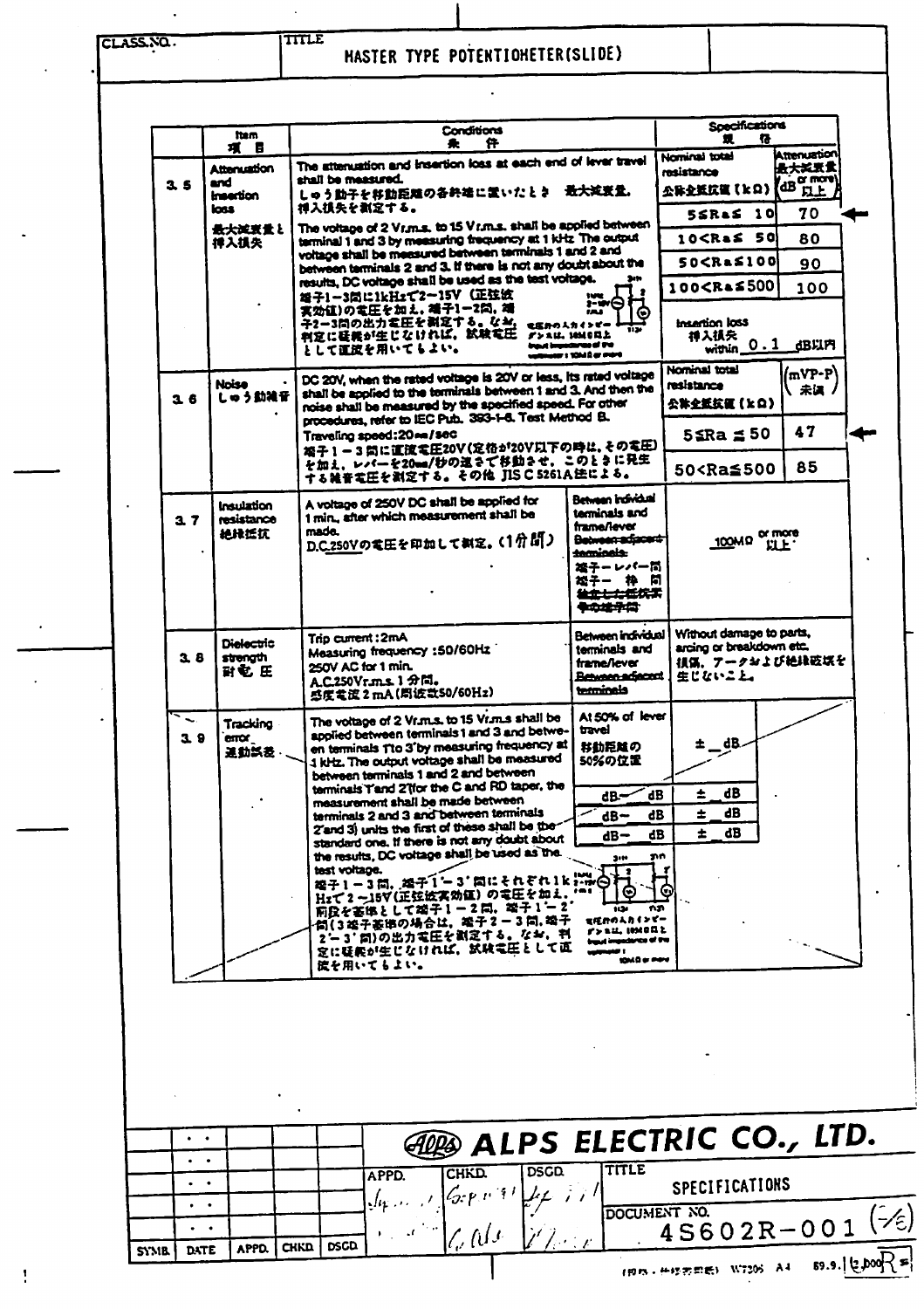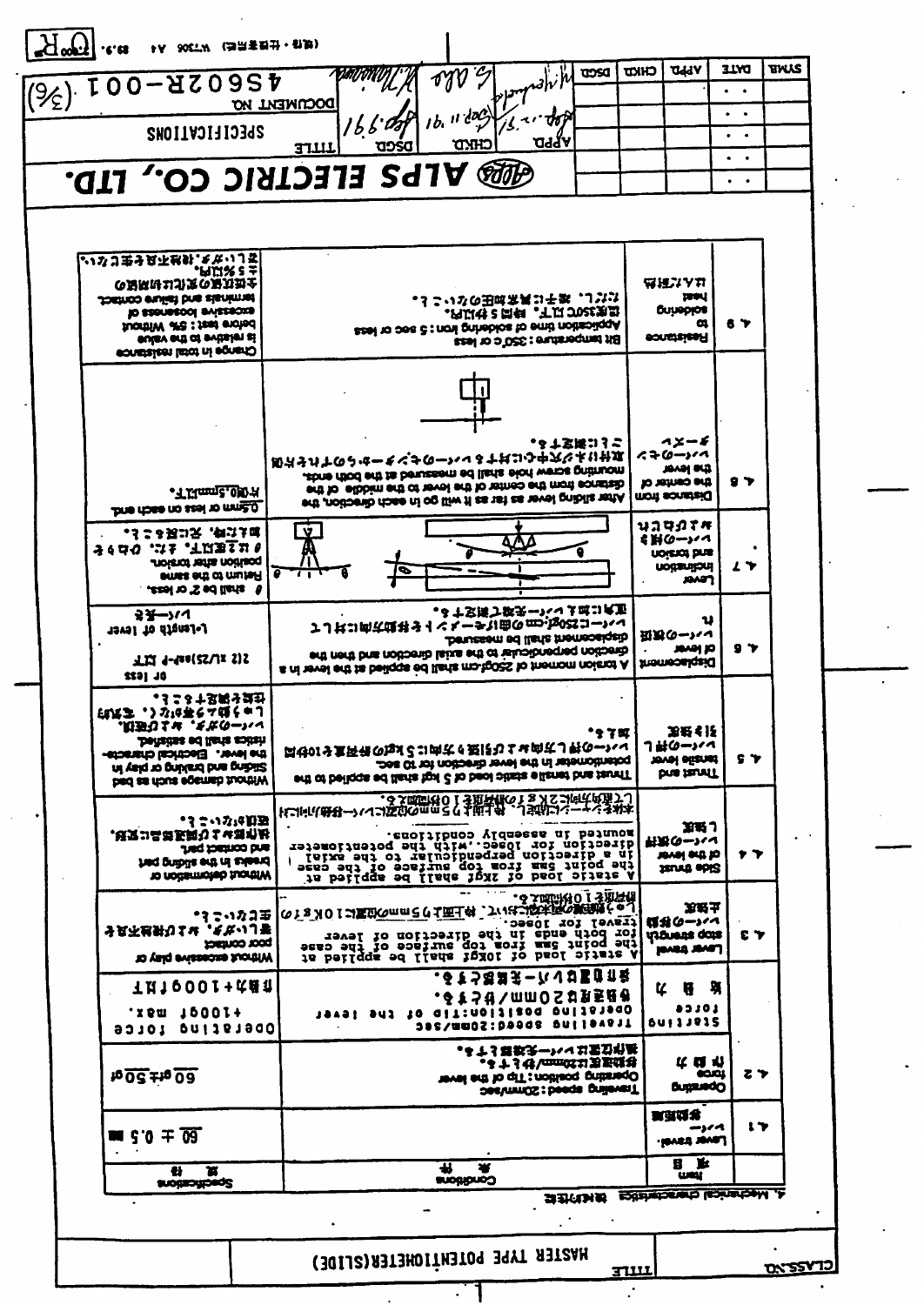|               |        |                                                                                                                                                                                                                                                                                                                                                                                                                                                                                                                                                                                                                                                                                                                                                                                                                                                                                                                                                                                                                                                                                                                                                                                                                                                                                                                                                                               |                                                                                                                    |           | <b>UDSO</b>                                                                                                                                                                                                      | כאות                                                                                                                                                                                                                                                                                                                                                                                                                                                                                                       | Vido                                                                                                                                                                                                                                                                                                                                                                                                                                                                                                                                                                                                                                                                                                                                                                                                                                                                                                                                                                                                                                                                                                                                                                                                                                                                                                                                                                                                                                                                                                                                                                                                                            | <b>31MI</b>                                                                            | <b>TICLS</b>                                                                               |
|---------------|--------|-------------------------------------------------------------------------------------------------------------------------------------------------------------------------------------------------------------------------------------------------------------------------------------------------------------------------------------------------------------------------------------------------------------------------------------------------------------------------------------------------------------------------------------------------------------------------------------------------------------------------------------------------------------------------------------------------------------------------------------------------------------------------------------------------------------------------------------------------------------------------------------------------------------------------------------------------------------------------------------------------------------------------------------------------------------------------------------------------------------------------------------------------------------------------------------------------------------------------------------------------------------------------------------------------------------------------------------------------------------------------------|--------------------------------------------------------------------------------------------------------------------|-----------|------------------------------------------------------------------------------------------------------------------------------------------------------------------------------------------------------------------|------------------------------------------------------------------------------------------------------------------------------------------------------------------------------------------------------------------------------------------------------------------------------------------------------------------------------------------------------------------------------------------------------------------------------------------------------------------------------------------------------------|---------------------------------------------------------------------------------------------------------------------------------------------------------------------------------------------------------------------------------------------------------------------------------------------------------------------------------------------------------------------------------------------------------------------------------------------------------------------------------------------------------------------------------------------------------------------------------------------------------------------------------------------------------------------------------------------------------------------------------------------------------------------------------------------------------------------------------------------------------------------------------------------------------------------------------------------------------------------------------------------------------------------------------------------------------------------------------------------------------------------------------------------------------------------------------------------------------------------------------------------------------------------------------------------------------------------------------------------------------------------------------------------------------------------------------------------------------------------------------------------------------------------------------------------------------------------------------------------------------------------------------|----------------------------------------------------------------------------------------|--------------------------------------------------------------------------------------------|
|               |        |                                                                                                                                                                                                                                                                                                                                                                                                                                                                                                                                                                                                                                                                                                                                                                                                                                                                                                                                                                                                                                                                                                                                                                                                                                                                                                                                                                               | $\partial \mathcal{W}^2$                                                                                           | ا/۱۶: ۱۹  |                                                                                                                                                                                                                  |                                                                                                                                                                                                                                                                                                                                                                                                                                                                                                            |                                                                                                                                                                                                                                                                                                                                                                                                                                                                                                                                                                                                                                                                                                                                                                                                                                                                                                                                                                                                                                                                                                                                                                                                                                                                                                                                                                                                                                                                                                                                                                                                                                 |                                                                                        |                                                                                            |
|               |        |                                                                                                                                                                                                                                                                                                                                                                                                                                                                                                                                                                                                                                                                                                                                                                                                                                                                                                                                                                                                                                                                                                                                                                                                                                                                                                                                                                               |                                                                                                                    |           |                                                                                                                                                                                                                  |                                                                                                                                                                                                                                                                                                                                                                                                                                                                                                            |                                                                                                                                                                                                                                                                                                                                                                                                                                                                                                                                                                                                                                                                                                                                                                                                                                                                                                                                                                                                                                                                                                                                                                                                                                                                                                                                                                                                                                                                                                                                                                                                                                 | $\bullet$ $\bullet$                                                                    |                                                                                            |
|               |        |                                                                                                                                                                                                                                                                                                                                                                                                                                                                                                                                                                                                                                                                                                                                                                                                                                                                                                                                                                                                                                                                                                                                                                                                                                                                                                                                                                               |                                                                                                                    |           |                                                                                                                                                                                                                  |                                                                                                                                                                                                                                                                                                                                                                                                                                                                                                            |                                                                                                                                                                                                                                                                                                                                                                                                                                                                                                                                                                                                                                                                                                                                                                                                                                                                                                                                                                                                                                                                                                                                                                                                                                                                                                                                                                                                                                                                                                                                                                                                                                 | $\bullet$                                                                              |                                                                                            |
|               |        |                                                                                                                                                                                                                                                                                                                                                                                                                                                                                                                                                                                                                                                                                                                                                                                                                                                                                                                                                                                                                                                                                                                                                                                                                                                                                                                                                                               |                                                                                                                    |           |                                                                                                                                                                                                                  |                                                                                                                                                                                                                                                                                                                                                                                                                                                                                                            |                                                                                                                                                                                                                                                                                                                                                                                                                                                                                                                                                                                                                                                                                                                                                                                                                                                                                                                                                                                                                                                                                                                                                                                                                                                                                                                                                                                                                                                                                                                                                                                                                                 | ٠                                                                                      |                                                                                            |
|               |        |                                                                                                                                                                                                                                                                                                                                                                                                                                                                                                                                                                                                                                                                                                                                                                                                                                                                                                                                                                                                                                                                                                                                                                                                                                                                                                                                                                               |                                                                                                                    |           |                                                                                                                                                                                                                  |                                                                                                                                                                                                                                                                                                                                                                                                                                                                                                            |                                                                                                                                                                                                                                                                                                                                                                                                                                                                                                                                                                                                                                                                                                                                                                                                                                                                                                                                                                                                                                                                                                                                                                                                                                                                                                                                                                                                                                                                                                                                                                                                                                 | ٠                                                                                      |                                                                                            |
|               |        |                                                                                                                                                                                                                                                                                                                                                                                                                                                                                                                                                                                                                                                                                                                                                                                                                                                                                                                                                                                                                                                                                                                                                                                                                                                                                                                                                                               |                                                                                                                    |           |                                                                                                                                                                                                                  |                                                                                                                                                                                                                                                                                                                                                                                                                                                                                                            |                                                                                                                                                                                                                                                                                                                                                                                                                                                                                                                                                                                                                                                                                                                                                                                                                                                                                                                                                                                                                                                                                                                                                                                                                                                                                                                                                                                                                                                                                                                                                                                                                                 |                                                                                        |                                                                                            |
|               |        |                                                                                                                                                                                                                                                                                                                                                                                                                                                                                                                                                                                                                                                                                                                                                                                                                                                                                                                                                                                                                                                                                                                                                                                                                                                                                                                                                                               |                                                                                                                    |           |                                                                                                                                                                                                                  |                                                                                                                                                                                                                                                                                                                                                                                                                                                                                                            |                                                                                                                                                                                                                                                                                                                                                                                                                                                                                                                                                                                                                                                                                                                                                                                                                                                                                                                                                                                                                                                                                                                                                                                                                                                                                                                                                                                                                                                                                                                                                                                                                                 |                                                                                        |                                                                                            |
|               |        |                                                                                                                                                                                                                                                                                                                                                                                                                                                                                                                                                                                                                                                                                                                                                                                                                                                                                                                                                                                                                                                                                                                                                                                                                                                                                                                                                                               |                                                                                                                    |           | c.                                                                                                                                                                                                               |                                                                                                                                                                                                                                                                                                                                                                                                                                                                                                            |                                                                                                                                                                                                                                                                                                                                                                                                                                                                                                                                                                                                                                                                                                                                                                                                                                                                                                                                                                                                                                                                                                                                                                                                                                                                                                                                                                                                                                                                                                                                                                                                                                 |                                                                                        |                                                                                            |
|               |        |                                                                                                                                                                                                                                                                                                                                                                                                                                                                                                                                                                                                                                                                                                                                                                                                                                                                                                                                                                                                                                                                                                                                                                                                                                                                                                                                                                               |                                                                                                                    |           | z.                                                                                                                                                                                                               |                                                                                                                                                                                                                                                                                                                                                                                                                                                                                                            |                                                                                                                                                                                                                                                                                                                                                                                                                                                                                                                                                                                                                                                                                                                                                                                                                                                                                                                                                                                                                                                                                                                                                                                                                                                                                                                                                                                                                                                                                                                                                                                                                                 |                                                                                        |                                                                                            |
|               |        | <b>EN YORANG</b>                                                                                                                                                                                                                                                                                                                                                                                                                                                                                                                                                                                                                                                                                                                                                                                                                                                                                                                                                                                                                                                                                                                                                                                                                                                                                                                                                              |                                                                                                                    |           |                                                                                                                                                                                                                  |                                                                                                                                                                                                                                                                                                                                                                                                                                                                                                            |                                                                                                                                                                                                                                                                                                                                                                                                                                                                                                                                                                                                                                                                                                                                                                                                                                                                                                                                                                                                                                                                                                                                                                                                                                                                                                                                                                                                                                                                                                                                                                                                                                 |                                                                                        |                                                                                            |
|               |        |                                                                                                                                                                                                                                                                                                                                                                                                                                                                                                                                                                                                                                                                                                                                                                                                                                                                                                                                                                                                                                                                                                                                                                                                                                                                                                                                                                               |                                                                                                                    |           |                                                                                                                                                                                                                  |                                                                                                                                                                                                                                                                                                                                                                                                                                                                                                            |                                                                                                                                                                                                                                                                                                                                                                                                                                                                                                                                                                                                                                                                                                                                                                                                                                                                                                                                                                                                                                                                                                                                                                                                                                                                                                                                                                                                                                                                                                                                                                                                                                 |                                                                                        |                                                                                            |
|               |        |                                                                                                                                                                                                                                                                                                                                                                                                                                                                                                                                                                                                                                                                                                                                                                                                                                                                                                                                                                                                                                                                                                                                                                                                                                                                                                                                                                               |                                                                                                                    |           |                                                                                                                                                                                                                  |                                                                                                                                                                                                                                                                                                                                                                                                                                                                                                            |                                                                                                                                                                                                                                                                                                                                                                                                                                                                                                                                                                                                                                                                                                                                                                                                                                                                                                                                                                                                                                                                                                                                                                                                                                                                                                                                                                                                                                                                                                                                                                                                                                 |                                                                                        |                                                                                            |
|               |        |                                                                                                                                                                                                                                                                                                                                                                                                                                                                                                                                                                                                                                                                                                                                                                                                                                                                                                                                                                                                                                                                                                                                                                                                                                                                                                                                                                               |                                                                                                                    |           |                                                                                                                                                                                                                  |                                                                                                                                                                                                                                                                                                                                                                                                                                                                                                            |                                                                                                                                                                                                                                                                                                                                                                                                                                                                                                                                                                                                                                                                                                                                                                                                                                                                                                                                                                                                                                                                                                                                                                                                                                                                                                                                                                                                                                                                                                                                                                                                                                 |                                                                                        |                                                                                            |
|               |        |                                                                                                                                                                                                                                                                                                                                                                                                                                                                                                                                                                                                                                                                                                                                                                                                                                                                                                                                                                                                                                                                                                                                                                                                                                                                                                                                                                               |                                                                                                                    |           |                                                                                                                                                                                                                  |                                                                                                                                                                                                                                                                                                                                                                                                                                                                                                            |                                                                                                                                                                                                                                                                                                                                                                                                                                                                                                                                                                                                                                                                                                                                                                                                                                                                                                                                                                                                                                                                                                                                                                                                                                                                                                                                                                                                                                                                                                                                                                                                                                 |                                                                                        |                                                                                            |
|               |        |                                                                                                                                                                                                                                                                                                                                                                                                                                                                                                                                                                                                                                                                                                                                                                                                                                                                                                                                                                                                                                                                                                                                                                                                                                                                                                                                                                               |                                                                                                                    |           |                                                                                                                                                                                                                  |                                                                                                                                                                                                                                                                                                                                                                                                                                                                                                            |                                                                                                                                                                                                                                                                                                                                                                                                                                                                                                                                                                                                                                                                                                                                                                                                                                                                                                                                                                                                                                                                                                                                                                                                                                                                                                                                                                                                                                                                                                                                                                                                                                 | S.S                                                                                    |                                                                                            |
|               |        |                                                                                                                                                                                                                                                                                                                                                                                                                                                                                                                                                                                                                                                                                                                                                                                                                                                                                                                                                                                                                                                                                                                                                                                                                                                                                                                                                                               |                                                                                                                    |           |                                                                                                                                                                                                                  |                                                                                                                                                                                                                                                                                                                                                                                                                                                                                                            |                                                                                                                                                                                                                                                                                                                                                                                                                                                                                                                                                                                                                                                                                                                                                                                                                                                                                                                                                                                                                                                                                                                                                                                                                                                                                                                                                                                                                                                                                                                                                                                                                                 |                                                                                        |                                                                                            |
|               |        |                                                                                                                                                                                                                                                                                                                                                                                                                                                                                                                                                                                                                                                                                                                                                                                                                                                                                                                                                                                                                                                                                                                                                                                                                                                                                                                                                                               |                                                                                                                    |           |                                                                                                                                                                                                                  |                                                                                                                                                                                                                                                                                                                                                                                                                                                                                                            |                                                                                                                                                                                                                                                                                                                                                                                                                                                                                                                                                                                                                                                                                                                                                                                                                                                                                                                                                                                                                                                                                                                                                                                                                                                                                                                                                                                                                                                                                                                                                                                                                                 |                                                                                        |                                                                                            |
|               |        |                                                                                                                                                                                                                                                                                                                                                                                                                                                                                                                                                                                                                                                                                                                                                                                                                                                                                                                                                                                                                                                                                                                                                                                                                                                                                                                                                                               |                                                                                                                    |           |                                                                                                                                                                                                                  |                                                                                                                                                                                                                                                                                                                                                                                                                                                                                                            |                                                                                                                                                                                                                                                                                                                                                                                                                                                                                                                                                                                                                                                                                                                                                                                                                                                                                                                                                                                                                                                                                                                                                                                                                                                                                                                                                                                                                                                                                                                                                                                                                                 |                                                                                        |                                                                                            |
|               |        |                                                                                                                                                                                                                                                                                                                                                                                                                                                                                                                                                                                                                                                                                                                                                                                                                                                                                                                                                                                                                                                                                                                                                                                                                                                                                                                                                                               |                                                                                                                    |           |                                                                                                                                                                                                                  |                                                                                                                                                                                                                                                                                                                                                                                                                                                                                                            |                                                                                                                                                                                                                                                                                                                                                                                                                                                                                                                                                                                                                                                                                                                                                                                                                                                                                                                                                                                                                                                                                                                                                                                                                                                                                                                                                                                                                                                                                                                                                                                                                                 |                                                                                        |                                                                                            |
|               |        |                                                                                                                                                                                                                                                                                                                                                                                                                                                                                                                                                                                                                                                                                                                                                                                                                                                                                                                                                                                                                                                                                                                                                                                                                                                                                                                                                                               |                                                                                                                    |           |                                                                                                                                                                                                                  |                                                                                                                                                                                                                                                                                                                                                                                                                                                                                                            |                                                                                                                                                                                                                                                                                                                                                                                                                                                                                                                                                                                                                                                                                                                                                                                                                                                                                                                                                                                                                                                                                                                                                                                                                                                                                                                                                                                                                                                                                                                                                                                                                                 |                                                                                        |                                                                                            |
|               |        |                                                                                                                                                                                                                                                                                                                                                                                                                                                                                                                                                                                                                                                                                                                                                                                                                                                                                                                                                                                                                                                                                                                                                                                                                                                                                                                                                                               |                                                                                                                    |           |                                                                                                                                                                                                                  |                                                                                                                                                                                                                                                                                                                                                                                                                                                                                                            |                                                                                                                                                                                                                                                                                                                                                                                                                                                                                                                                                                                                                                                                                                                                                                                                                                                                                                                                                                                                                                                                                                                                                                                                                                                                                                                                                                                                                                                                                                                                                                                                                                 |                                                                                        |                                                                                            |
|               |        |                                                                                                                                                                                                                                                                                                                                                                                                                                                                                                                                                                                                                                                                                                                                                                                                                                                                                                                                                                                                                                                                                                                                                                                                                                                                                                                                                                               |                                                                                                                    |           |                                                                                                                                                                                                                  |                                                                                                                                                                                                                                                                                                                                                                                                                                                                                                            |                                                                                                                                                                                                                                                                                                                                                                                                                                                                                                                                                                                                                                                                                                                                                                                                                                                                                                                                                                                                                                                                                                                                                                                                                                                                                                                                                                                                                                                                                                                                                                                                                                 |                                                                                        |                                                                                            |
|               |        |                                                                                                                                                                                                                                                                                                                                                                                                                                                                                                                                                                                                                                                                                                                                                                                                                                                                                                                                                                                                                                                                                                                                                                                                                                                                                                                                                                               |                                                                                                                    |           |                                                                                                                                                                                                                  |                                                                                                                                                                                                                                                                                                                                                                                                                                                                                                            |                                                                                                                                                                                                                                                                                                                                                                                                                                                                                                                                                                                                                                                                                                                                                                                                                                                                                                                                                                                                                                                                                                                                                                                                                                                                                                                                                                                                                                                                                                                                                                                                                                 |                                                                                        |                                                                                            |
|               |        |                                                                                                                                                                                                                                                                                                                                                                                                                                                                                                                                                                                                                                                                                                                                                                                                                                                                                                                                                                                                                                                                                                                                                                                                                                                                                                                                                                               |                                                                                                                    |           |                                                                                                                                                                                                                  |                                                                                                                                                                                                                                                                                                                                                                                                                                                                                                            |                                                                                                                                                                                                                                                                                                                                                                                                                                                                                                                                                                                                                                                                                                                                                                                                                                                                                                                                                                                                                                                                                                                                                                                                                                                                                                                                                                                                                                                                                                                                                                                                                                 |                                                                                        |                                                                                            |
|               |        |                                                                                                                                                                                                                                                                                                                                                                                                                                                                                                                                                                                                                                                                                                                                                                                                                                                                                                                                                                                                                                                                                                                                                                                                                                                                                                                                                                               |                                                                                                                    |           |                                                                                                                                                                                                                  |                                                                                                                                                                                                                                                                                                                                                                                                                                                                                                            |                                                                                                                                                                                                                                                                                                                                                                                                                                                                                                                                                                                                                                                                                                                                                                                                                                                                                                                                                                                                                                                                                                                                                                                                                                                                                                                                                                                                                                                                                                                                                                                                                                 | r.a                                                                                    |                                                                                            |
|               |        |                                                                                                                                                                                                                                                                                                                                                                                                                                                                                                                                                                                                                                                                                                                                                                                                                                                                                                                                                                                                                                                                                                                                                                                                                                                                                                                                                                               |                                                                                                                    |           |                                                                                                                                                                                                                  |                                                                                                                                                                                                                                                                                                                                                                                                                                                                                                            |                                                                                                                                                                                                                                                                                                                                                                                                                                                                                                                                                                                                                                                                                                                                                                                                                                                                                                                                                                                                                                                                                                                                                                                                                                                                                                                                                                                                                                                                                                                                                                                                                                 |                                                                                        |                                                                                            |
|               |        |                                                                                                                                                                                                                                                                                                                                                                                                                                                                                                                                                                                                                                                                                                                                                                                                                                                                                                                                                                                                                                                                                                                                                                                                                                                                                                                                                                               |                                                                                                                    |           |                                                                                                                                                                                                                  |                                                                                                                                                                                                                                                                                                                                                                                                                                                                                                            |                                                                                                                                                                                                                                                                                                                                                                                                                                                                                                                                                                                                                                                                                                                                                                                                                                                                                                                                                                                                                                                                                                                                                                                                                                                                                                                                                                                                                                                                                                                                                                                                                                 |                                                                                        |                                                                                            |
|               |        |                                                                                                                                                                                                                                                                                                                                                                                                                                                                                                                                                                                                                                                                                                                                                                                                                                                                                                                                                                                                                                                                                                                                                                                                                                                                                                                                                                               |                                                                                                                    |           |                                                                                                                                                                                                                  |                                                                                                                                                                                                                                                                                                                                                                                                                                                                                                            |                                                                                                                                                                                                                                                                                                                                                                                                                                                                                                                                                                                                                                                                                                                                                                                                                                                                                                                                                                                                                                                                                                                                                                                                                                                                                                                                                                                                                                                                                                                                                                                                                                 |                                                                                        |                                                                                            |
|               |        |                                                                                                                                                                                                                                                                                                                                                                                                                                                                                                                                                                                                                                                                                                                                                                                                                                                                                                                                                                                                                                                                                                                                                                                                                                                                                                                                                                               |                                                                                                                    |           |                                                                                                                                                                                                                  |                                                                                                                                                                                                                                                                                                                                                                                                                                                                                                            |                                                                                                                                                                                                                                                                                                                                                                                                                                                                                                                                                                                                                                                                                                                                                                                                                                                                                                                                                                                                                                                                                                                                                                                                                                                                                                                                                                                                                                                                                                                                                                                                                                 |                                                                                        |                                                                                            |
|               |        |                                                                                                                                                                                                                                                                                                                                                                                                                                                                                                                                                                                                                                                                                                                                                                                                                                                                                                                                                                                                                                                                                                                                                                                                                                                                                                                                                                               |                                                                                                                    |           |                                                                                                                                                                                                                  |                                                                                                                                                                                                                                                                                                                                                                                                                                                                                                            |                                                                                                                                                                                                                                                                                                                                                                                                                                                                                                                                                                                                                                                                                                                                                                                                                                                                                                                                                                                                                                                                                                                                                                                                                                                                                                                                                                                                                                                                                                                                                                                                                                 |                                                                                        |                                                                                            |
|               |        |                                                                                                                                                                                                                                                                                                                                                                                                                                                                                                                                                                                                                                                                                                                                                                                                                                                                                                                                                                                                                                                                                                                                                                                                                                                                                                                                                                               |                                                                                                                    |           |                                                                                                                                                                                                                  |                                                                                                                                                                                                                                                                                                                                                                                                                                                                                                            |                                                                                                                                                                                                                                                                                                                                                                                                                                                                                                                                                                                                                                                                                                                                                                                                                                                                                                                                                                                                                                                                                                                                                                                                                                                                                                                                                                                                                                                                                                                                                                                                                                 |                                                                                        |                                                                                            |
|               |        |                                                                                                                                                                                                                                                                                                                                                                                                                                                                                                                                                                                                                                                                                                                                                                                                                                                                                                                                                                                                                                                                                                                                                                                                                                                                                                                                                                               |                                                                                                                    |           |                                                                                                                                                                                                                  |                                                                                                                                                                                                                                                                                                                                                                                                                                                                                                            |                                                                                                                                                                                                                                                                                                                                                                                                                                                                                                                                                                                                                                                                                                                                                                                                                                                                                                                                                                                                                                                                                                                                                                                                                                                                                                                                                                                                                                                                                                                                                                                                                                 |                                                                                        |                                                                                            |
|               |        |                                                                                                                                                                                                                                                                                                                                                                                                                                                                                                                                                                                                                                                                                                                                                                                                                                                                                                                                                                                                                                                                                                                                                                                                                                                                                                                                                                               |                                                                                                                    |           |                                                                                                                                                                                                                  |                                                                                                                                                                                                                                                                                                                                                                                                                                                                                                            |                                                                                                                                                                                                                                                                                                                                                                                                                                                                                                                                                                                                                                                                                                                                                                                                                                                                                                                                                                                                                                                                                                                                                                                                                                                                                                                                                                                                                                                                                                                                                                                                                                 |                                                                                        |                                                                                            |
|               |        |                                                                                                                                                                                                                                                                                                                                                                                                                                                                                                                                                                                                                                                                                                                                                                                                                                                                                                                                                                                                                                                                                                                                                                                                                                                                                                                                                                               |                                                                                                                    |           |                                                                                                                                                                                                                  |                                                                                                                                                                                                                                                                                                                                                                                                                                                                                                            |                                                                                                                                                                                                                                                                                                                                                                                                                                                                                                                                                                                                                                                                                                                                                                                                                                                                                                                                                                                                                                                                                                                                                                                                                                                                                                                                                                                                                                                                                                                                                                                                                                 |                                                                                        |                                                                                            |
|               |        |                                                                                                                                                                                                                                                                                                                                                                                                                                                                                                                                                                                                                                                                                                                                                                                                                                                                                                                                                                                                                                                                                                                                                                                                                                                                                                                                                                               |                                                                                                                    |           |                                                                                                                                                                                                                  |                                                                                                                                                                                                                                                                                                                                                                                                                                                                                                            |                                                                                                                                                                                                                                                                                                                                                                                                                                                                                                                                                                                                                                                                                                                                                                                                                                                                                                                                                                                                                                                                                                                                                                                                                                                                                                                                                                                                                                                                                                                                                                                                                                 |                                                                                        |                                                                                            |
|               |        |                                                                                                                                                                                                                                                                                                                                                                                                                                                                                                                                                                                                                                                                                                                                                                                                                                                                                                                                                                                                                                                                                                                                                                                                                                                                                                                                                                               |                                                                                                                    |           |                                                                                                                                                                                                                  |                                                                                                                                                                                                                                                                                                                                                                                                                                                                                                            |                                                                                                                                                                                                                                                                                                                                                                                                                                                                                                                                                                                                                                                                                                                                                                                                                                                                                                                                                                                                                                                                                                                                                                                                                                                                                                                                                                                                                                                                                                                                                                                                                                 |                                                                                        |                                                                                            |
|               |        |                                                                                                                                                                                                                                                                                                                                                                                                                                                                                                                                                                                                                                                                                                                                                                                                                                                                                                                                                                                                                                                                                                                                                                                                                                                                                                                                                                               |                                                                                                                    |           |                                                                                                                                                                                                                  |                                                                                                                                                                                                                                                                                                                                                                                                                                                                                                            |                                                                                                                                                                                                                                                                                                                                                                                                                                                                                                                                                                                                                                                                                                                                                                                                                                                                                                                                                                                                                                                                                                                                                                                                                                                                                                                                                                                                                                                                                                                                                                                                                                 |                                                                                        |                                                                                            |
|               |        |                                                                                                                                                                                                                                                                                                                                                                                                                                                                                                                                                                                                                                                                                                                                                                                                                                                                                                                                                                                                                                                                                                                                                                                                                                                                                                                                                                               |                                                                                                                    |           |                                                                                                                                                                                                                  |                                                                                                                                                                                                                                                                                                                                                                                                                                                                                                            |                                                                                                                                                                                                                                                                                                                                                                                                                                                                                                                                                                                                                                                                                                                                                                                                                                                                                                                                                                                                                                                                                                                                                                                                                                                                                                                                                                                                                                                                                                                                                                                                                                 |                                                                                        |                                                                                            |
|               |        |                                                                                                                                                                                                                                                                                                                                                                                                                                                                                                                                                                                                                                                                                                                                                                                                                                                                                                                                                                                                                                                                                                                                                                                                                                                                                                                                                                               |                                                                                                                    |           |                                                                                                                                                                                                                  |                                                                                                                                                                                                                                                                                                                                                                                                                                                                                                            |                                                                                                                                                                                                                                                                                                                                                                                                                                                                                                                                                                                                                                                                                                                                                                                                                                                                                                                                                                                                                                                                                                                                                                                                                                                                                                                                                                                                                                                                                                                                                                                                                                 |                                                                                        |                                                                                            |
|               |        |                                                                                                                                                                                                                                                                                                                                                                                                                                                                                                                                                                                                                                                                                                                                                                                                                                                                                                                                                                                                                                                                                                                                                                                                                                                                                                                                                                               |                                                                                                                    |           |                                                                                                                                                                                                                  |                                                                                                                                                                                                                                                                                                                                                                                                                                                                                                            |                                                                                                                                                                                                                                                                                                                                                                                                                                                                                                                                                                                                                                                                                                                                                                                                                                                                                                                                                                                                                                                                                                                                                                                                                                                                                                                                                                                                                                                                                                                                                                                                                                 |                                                                                        |                                                                                            |
|               |        |                                                                                                                                                                                                                                                                                                                                                                                                                                                                                                                                                                                                                                                                                                                                                                                                                                                                                                                                                                                                                                                                                                                                                                                                                                                                                                                                                                               |                                                                                                                    |           |                                                                                                                                                                                                                  |                                                                                                                                                                                                                                                                                                                                                                                                                                                                                                            |                                                                                                                                                                                                                                                                                                                                                                                                                                                                                                                                                                                                                                                                                                                                                                                                                                                                                                                                                                                                                                                                                                                                                                                                                                                                                                                                                                                                                                                                                                                                                                                                                                 | 73                                                                                     |                                                                                            |
|               |        |                                                                                                                                                                                                                                                                                                                                                                                                                                                                                                                                                                                                                                                                                                                                                                                                                                                                                                                                                                                                                                                                                                                                                                                                                                                                                                                                                                               |                                                                                                                    |           |                                                                                                                                                                                                                  |                                                                                                                                                                                                                                                                                                                                                                                                                                                                                                            |                                                                                                                                                                                                                                                                                                                                                                                                                                                                                                                                                                                                                                                                                                                                                                                                                                                                                                                                                                                                                                                                                                                                                                                                                                                                                                                                                                                                                                                                                                                                                                                                                                 |                                                                                        |                                                                                            |
|               |        |                                                                                                                                                                                                                                                                                                                                                                                                                                                                                                                                                                                                                                                                                                                                                                                                                                                                                                                                                                                                                                                                                                                                                                                                                                                                                                                                                                               |                                                                                                                    |           |                                                                                                                                                                                                                  |                                                                                                                                                                                                                                                                                                                                                                                                                                                                                                            |                                                                                                                                                                                                                                                                                                                                                                                                                                                                                                                                                                                                                                                                                                                                                                                                                                                                                                                                                                                                                                                                                                                                                                                                                                                                                                                                                                                                                                                                                                                                                                                                                                 |                                                                                        |                                                                                            |
|               |        |                                                                                                                                                                                                                                                                                                                                                                                                                                                                                                                                                                                                                                                                                                                                                                                                                                                                                                                                                                                                                                                                                                                                                                                                                                                                                                                                                                               |                                                                                                                    |           |                                                                                                                                                                                                                  |                                                                                                                                                                                                                                                                                                                                                                                                                                                                                                            |                                                                                                                                                                                                                                                                                                                                                                                                                                                                                                                                                                                                                                                                                                                                                                                                                                                                                                                                                                                                                                                                                                                                                                                                                                                                                                                                                                                                                                                                                                                                                                                                                                 |                                                                                        |                                                                                            |
|               |        |                                                                                                                                                                                                                                                                                                                                                                                                                                                                                                                                                                                                                                                                                                                                                                                                                                                                                                                                                                                                                                                                                                                                                                                                                                                                                                                                                                               |                                                                                                                    |           |                                                                                                                                                                                                                  |                                                                                                                                                                                                                                                                                                                                                                                                                                                                                                            |                                                                                                                                                                                                                                                                                                                                                                                                                                                                                                                                                                                                                                                                                                                                                                                                                                                                                                                                                                                                                                                                                                                                                                                                                                                                                                                                                                                                                                                                                                                                                                                                                                 |                                                                                        |                                                                                            |
|               |        |                                                                                                                                                                                                                                                                                                                                                                                                                                                                                                                                                                                                                                                                                                                                                                                                                                                                                                                                                                                                                                                                                                                                                                                                                                                                                                                                                                               |                                                                                                                    |           |                                                                                                                                                                                                                  |                                                                                                                                                                                                                                                                                                                                                                                                                                                                                                            |                                                                                                                                                                                                                                                                                                                                                                                                                                                                                                                                                                                                                                                                                                                                                                                                                                                                                                                                                                                                                                                                                                                                                                                                                                                                                                                                                                                                                                                                                                                                                                                                                                 |                                                                                        |                                                                                            |
|               |        |                                                                                                                                                                                                                                                                                                                                                                                                                                                                                                                                                                                                                                                                                                                                                                                                                                                                                                                                                                                                                                                                                                                                                                                                                                                                                                                                                                               |                                                                                                                    |           |                                                                                                                                                                                                                  |                                                                                                                                                                                                                                                                                                                                                                                                                                                                                                            |                                                                                                                                                                                                                                                                                                                                                                                                                                                                                                                                                                                                                                                                                                                                                                                                                                                                                                                                                                                                                                                                                                                                                                                                                                                                                                                                                                                                                                                                                                                                                                                                                                 |                                                                                        |                                                                                            |
|               |        |                                                                                                                                                                                                                                                                                                                                                                                                                                                                                                                                                                                                                                                                                                                                                                                                                                                                                                                                                                                                                                                                                                                                                                                                                                                                                                                                                                               |                                                                                                                    |           |                                                                                                                                                                                                                  |                                                                                                                                                                                                                                                                                                                                                                                                                                                                                                            |                                                                                                                                                                                                                                                                                                                                                                                                                                                                                                                                                                                                                                                                                                                                                                                                                                                                                                                                                                                                                                                                                                                                                                                                                                                                                                                                                                                                                                                                                                                                                                                                                                 |                                                                                        |                                                                                            |
|               |        |                                                                                                                                                                                                                                                                                                                                                                                                                                                                                                                                                                                                                                                                                                                                                                                                                                                                                                                                                                                                                                                                                                                                                                                                                                                                                                                                                                               |                                                                                                                    |           |                                                                                                                                                                                                                  |                                                                                                                                                                                                                                                                                                                                                                                                                                                                                                            |                                                                                                                                                                                                                                                                                                                                                                                                                                                                                                                                                                                                                                                                                                                                                                                                                                                                                                                                                                                                                                                                                                                                                                                                                                                                                                                                                                                                                                                                                                                                                                                                                                 |                                                                                        |                                                                                            |
|               |        |                                                                                                                                                                                                                                                                                                                                                                                                                                                                                                                                                                                                                                                                                                                                                                                                                                                                                                                                                                                                                                                                                                                                                                                                                                                                                                                                                                               |                                                                                                                    |           |                                                                                                                                                                                                                  |                                                                                                                                                                                                                                                                                                                                                                                                                                                                                                            |                                                                                                                                                                                                                                                                                                                                                                                                                                                                                                                                                                                                                                                                                                                                                                                                                                                                                                                                                                                                                                                                                                                                                                                                                                                                                                                                                                                                                                                                                                                                                                                                                                 |                                                                                        |                                                                                            |
|               |        |                                                                                                                                                                                                                                                                                                                                                                                                                                                                                                                                                                                                                                                                                                                                                                                                                                                                                                                                                                                                                                                                                                                                                                                                                                                                                                                                                                               |                                                                                                                    |           |                                                                                                                                                                                                                  |                                                                                                                                                                                                                                                                                                                                                                                                                                                                                                            |                                                                                                                                                                                                                                                                                                                                                                                                                                                                                                                                                                                                                                                                                                                                                                                                                                                                                                                                                                                                                                                                                                                                                                                                                                                                                                                                                                                                                                                                                                                                                                                                                                 | I Z                                                                                    |                                                                                            |
|               |        |                                                                                                                                                                                                                                                                                                                                                                                                                                                                                                                                                                                                                                                                                                                                                                                                                                                                                                                                                                                                                                                                                                                                                                                                                                                                                                                                                                               |                                                                                                                    |           |                                                                                                                                                                                                                  |                                                                                                                                                                                                                                                                                                                                                                                                                                                                                                            |                                                                                                                                                                                                                                                                                                                                                                                                                                                                                                                                                                                                                                                                                                                                                                                                                                                                                                                                                                                                                                                                                                                                                                                                                                                                                                                                                                                                                                                                                                                                                                                                                                 |                                                                                        |                                                                                            |
| anotheofforo2 |        |                                                                                                                                                                                                                                                                                                                                                                                                                                                                                                                                                                                                                                                                                                                                                                                                                                                                                                                                                                                                                                                                                                                                                                                                                                                                                                                                                                               | <b><i><u>BLOSSDUO</u></i></b>                                                                                      |           |                                                                                                                                                                                                                  |                                                                                                                                                                                                                                                                                                                                                                                                                                                                                                            | umu                                                                                                                                                                                                                                                                                                                                                                                                                                                                                                                                                                                                                                                                                                                                                                                                                                                                                                                                                                                                                                                                                                                                                                                                                                                                                                                                                                                                                                                                                                                                                                                                                             |                                                                                        |                                                                                            |
|               |        |                                                                                                                                                                                                                                                                                                                                                                                                                                                                                                                                                                                                                                                                                                                                                                                                                                                                                                                                                                                                                                                                                                                                                                                                                                                                                                                                                                               |                                                                                                                    |           |                                                                                                                                                                                                                  |                                                                                                                                                                                                                                                                                                                                                                                                                                                                                                            | <b>SISTAN ROOMING</b>                                                                                                                                                                                                                                                                                                                                                                                                                                                                                                                                                                                                                                                                                                                                                                                                                                                                                                                                                                                                                                                                                                                                                                                                                                                                                                                                                                                                                                                                                                                                                                                                           |                                                                                        |                                                                                            |
|               | Ð<br>в | SNOITA31710392<br>•るこる十品殿<br>子(近け)(取り) 判例の子<br>为空空红 大地桥<br>・さえコ(! 51出る<br>力基製師を申り<br>内以次01±4割なば<br>コンスの追力立っ<br>peusses eq<br>Dariz (b) (E) seust)<br>hp005-01:sonol pritrago<br>(I stok of mateR:saloN<br>NOS±: test encted<br>oulev ort at evitales al<br>eonataian latot ni sensici<br>•ろこる十又殿<br>子(取り)(取り) 加羽の子<br>过在一队 化加机<br>ふんこ (し 宝お<br>刘昌齢頃そ●コ<br>内以次ミーース+の鳥は好<br>21가方の動力社全<br>behzina ed<br>flaria (A) (E) ozuatO<br>fg005-0f:scndt gnitsteqO<br>(1 stok of refex:salok<br>before test: $\pm 36$<br>sulav arti ci evitalen al<br>sonateiten letat ni sonan0<br>•るころを忍服<br>$\frac{1}{2}$ (R) (R) , MHOS<br>卢西卡尔 化硝基<br>'? रन्न (ा साइ<br>初書第雄そ●J<br>内以次00--3+の最低は<br>おか支の写真会全<br>Class ed llaris (b) (c) easich-<br><b>IDOGS-OL: 8010J DUSEROO</b><br>(1 stok of tateR:saioN<br>before test: $\pm 30\%$ .<br>suley art of evitales at<br>sonataises latos ni spranO<br>•ろこるさ忍解<br>子 (取り) (取り) はめのう<br>内以次の土の追随所<br>カル連の取取選金<br><b>pousurs</b><br>ad Rana (A) (E) seusiO<br>440S±:2801 310J9Q<br>sulay arti ci avitann al<br>sonateles latet ni sonart)<br>。」こる十品房<br>$\frac{1}{2}$ (ke) (ke) $\frac{1}{2}$<br><b>POG-OL KINN</b><br>張 1)に1?'<br>対景映群ら●つ<br>日以次は主の最高度<br>ロホスの正カガナ<br><b>Peyspan</b><br>Clause CL (4) and he<br><b>BOB-OI:8004 DUBRACO</b><br>Noise:Refer to Note 1)<br>ifers: met enched<br><b>BUSY SITE OF SYSTEM BI</b><br>econosian lator ni eguarO | $\sigma_{\rm ph}$ too-82095t<br>DOCUMENT NO.<br>16.6.99<br><b>TITLE</b><br><b>ACC VITI DC</b><br><b>AOC YAY OC</b> | CHKD<br>₩ | $16.11$ does<br>16.4.47<br><b>Tady</b><br><b>ADE ALPS ELECTRIC CO., LTD.</b><br><b>HI-II WW B-OL EX BOILDO DIRETOUR DEDUCE</b><br>as=a<br>WEI = 01 AM 21-01 23 PONDICO D'AVAISONS DISDUS<br>26=01-<br>22 notwork | ・8 十 3 の 4 7 所 6 双 . 共同水 J 21 2 、 8 十 室博 1 内以関<br>有!対策基同判!コ中国常昌常、創建部ペタトヤミ丁升未起了<br>Jobam ed Ilaria zimemeruzaem ribiriw<br>tetts , tuon it toit enotitinoo oiteriqaomis bisbrists<br>of betoejdus ed lierts tetemoinetog ert nedt bnA<br>bevomes ed liarla exitation epishua atl neriT ,woled<br>eidst ni mvorte as ribes "zelbyo sudsteqmet to sgnario<br>evisescous 2 of batoeidus ed liarls telemothratoq erlT<br>• るさらのよう剣で双 , 出西木Jン:1<br>•る主室博コ内以間有!敷置茂間但!コ中期常忍余 。)<br>五龙間有ト土36丁以中野五武野の決28~08支型代称プミ土04 | Jobam ed Itarle Inemeruzaem<br>rbirlw asts , uori I tot andibnos cheriqaomis bisbrists<br>of betoeidus ed liaris tetemotinetoq erti nerti briA<br>Jovomen ed liaria endatom eoshus ati bru-<br>hedmarks cliateoment a ni sworl<br>1±86 xd x28 at x202 bo yibinun svitsien ntjw 0'\$±0A<br>to extensioned a ta bendt ed liarla tetemotinetoq eriT<br>•る主安路部内以開御! 郝蜀龙間参!<br>コ中野常島常。 、山野地 両例8±0kt アコ中野郎町へび2±0t<br>mossurements shall be made.<br>structure conditions for 1 hour, after which<br>brabnate ta banistniam ed llarla retemplinatoq arti neriT<br>70±2℃ for 240±8 hours in a thermostatic chamber.<br>to sudmopmet a ta benda ed itaria tetemolinatoq eriT<br>・3 † 1 の 1 )州 6 次 , 以南水 J 71 2<br>•8 个多路口内以简值 【 处置龙<br>同会:コ中国常国常、J 最近同会367コ中野国国へびっとの一<br>John ed lists tnemewasem ribitw<br>with , tuori I toi anoitibroo civeripports babrats<br>of betoeidus ed lisris wiemobnetog erti nert bnA<br>.bevomes ed itaria existiom ecatius atl bra.<br>workering and to tuo nasks ad liarle veremotivation and<br>neriT .tedmarks obstromment a ni anuori 89 tol 0'S±0C --<br>To extensional a ta bentis ed llarla telemotinatoq eril<br>*まから叫おペチト+002王<br>00006报告, ペキトキ0008-0006跡面目1, イラムホコエ以次06<br>◎朝頭雄翁於亦丁♀重◎何\ペモトキ 008.サーバッフコ再え話<br>8,000 continuous cycles for 24 hours.)<br>cycles per hout, a total of \$0000 ±200 cycles ( 5,000 to<br>DOB at betoeidus ed liaris togmap grivom ert bnA<br>Fibro I setuttenco eubecon sinT<br>acnete ovicehe<br>enom to iPOB tevo bebreeze notified lanigho atl<br>of bemutes bras write ent of qots bne eno most beblis<br>The moving contact, without electrical load, shall be | ペイトナ派国<br>eudstegmet<br><b>Change of</b><br>뀨 함 楼<br><b>Jsori</b> qmsQ<br>파 세 배<br>8 ⊯ | E B<br><b>Door Your</b><br>五 全 道<br><b>PPO</b><br>누부때<br>その山茶文跡<br>beal fromthe<br>eaurpug |

 $\ddot{\phantom{0}}$ 

 $\frac{1}{4}$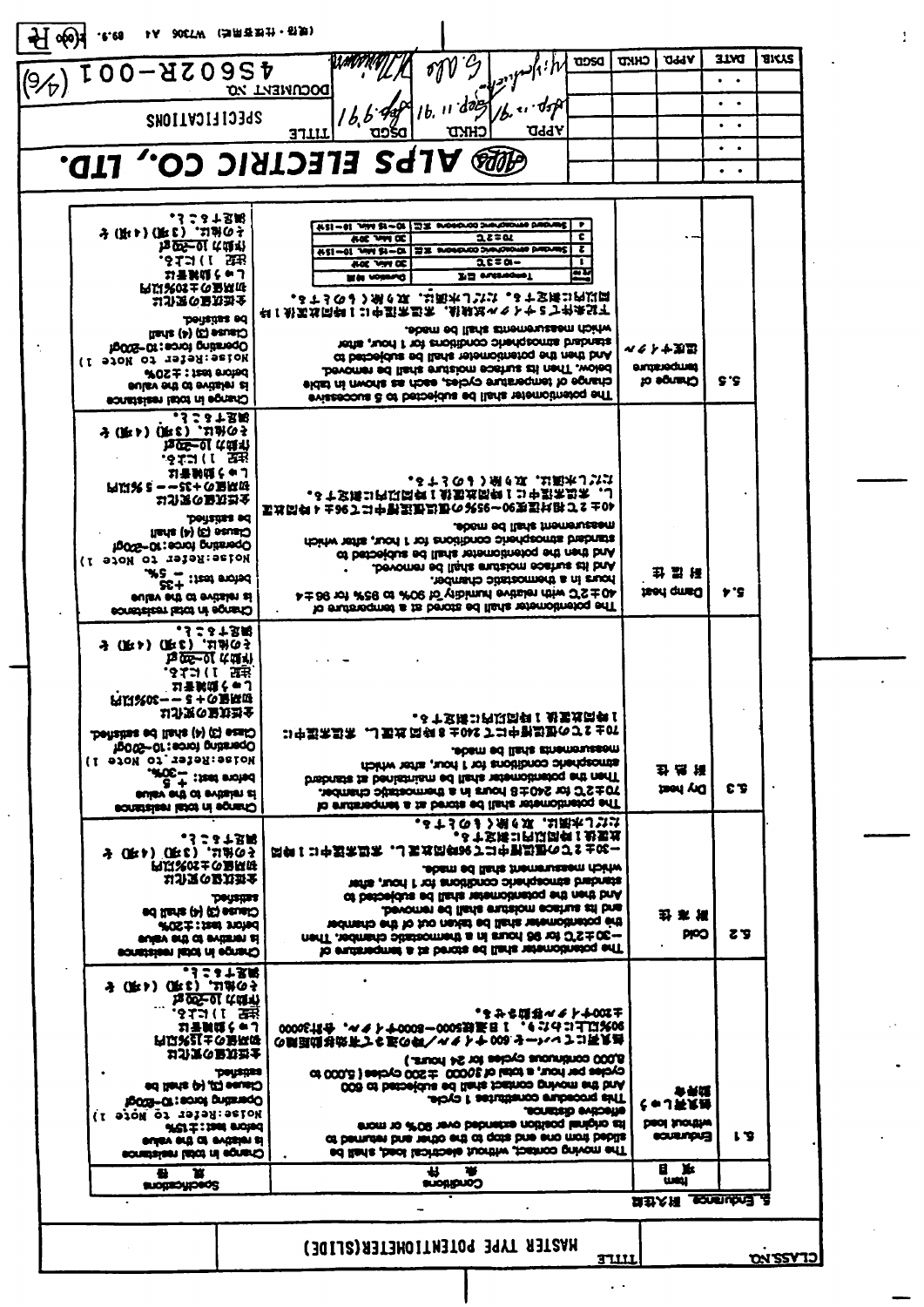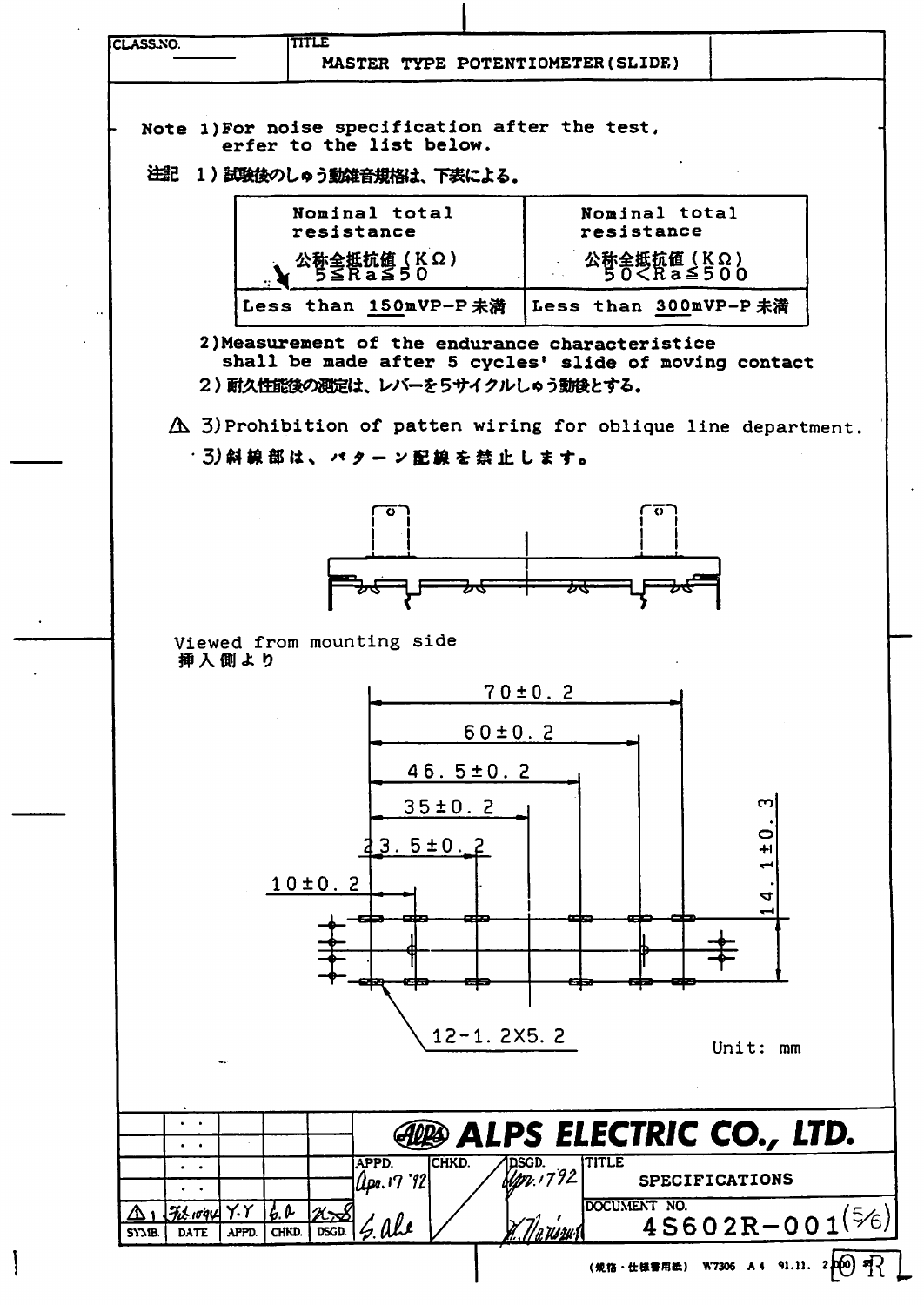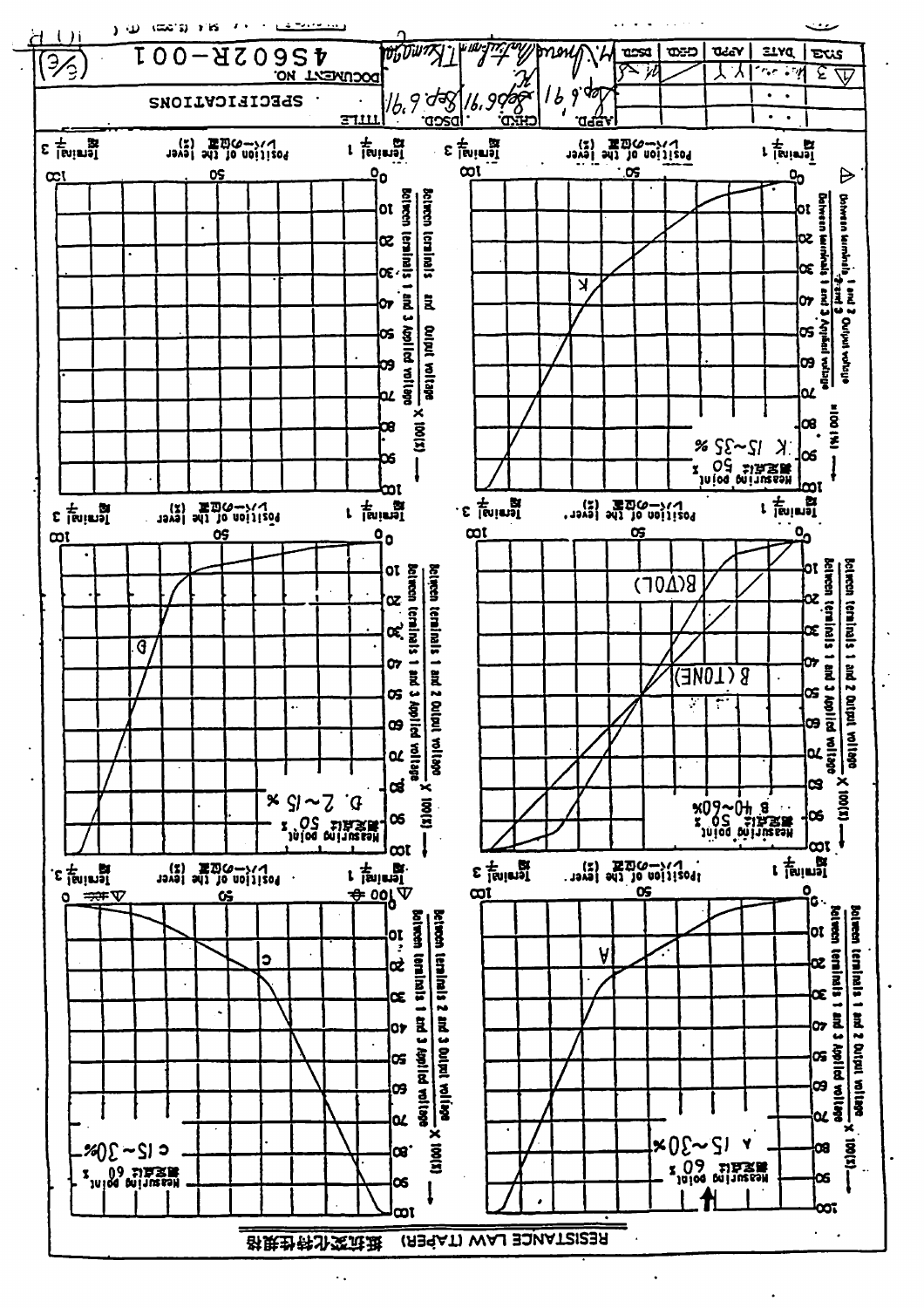## ご使用上の注意 PRECAUTION IN USE



 $\begin{array}{ccc} \hline \end{array}$  in the internal dependent of  $\begin{array}{ccc} \hline \end{array}$  in  $\begin{array}{ccc} \hline \end{array}$  in  $\begin{array}{ccc} \hline \end{array}$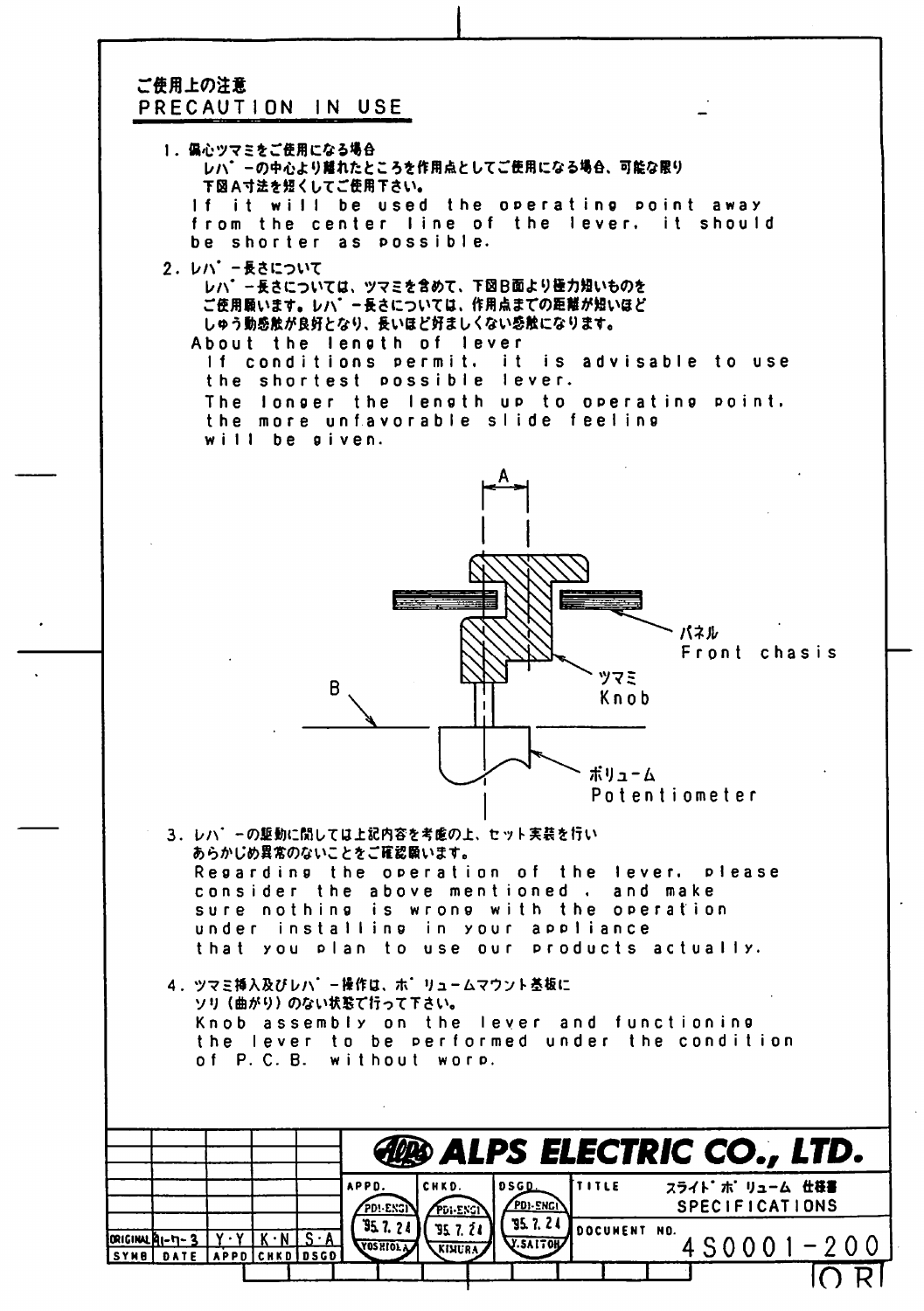| 4,<br>In the Case of Manual<br>Soldering period<br>Solder temperature<br><b>Hine</b><br>of soldering<br>Soldering<br><br><br>"XVH 2.00E<br>only one time is permitted<br>within 3 seconds                                                                                                                                                                     | $\mathbf{r}$<br>$\hat{c}$<br>Preheat Condition<br>Soldering Condition<br>100°C MAX., within 1 minute<br>Soldering period<br>Solder temperature;<br>Time of soldering ;<br>Temperature on the side of installing printed board<br>designated.<br>only one time is permitted<br>within 5 seconds<br>260°C MAX.<br>ă | ؽ<br>$\widehat{\epsilon}$<br>$\tilde{c}$<br>(1) State of potentiometer<br>In the Case of Dip Soldering<br>Single-face copper laid laminate board.<br>Plate thickness (t) = 1.6 mm<br>Height of Flux face<br>Specific Gravity of Flux<br>0.63±0.01 (foaming type)<br>Position a lever in the vicinity of center.<br>board on the side of installing potentiometer is allowed.<br>Further, no flow of flux invading on the surface of printed<br>a<br>4<br>A level of the upper face of flux for reaching the position<br>a half of the plate thickness of printed board. ( Fig.1)<br>POTENTIONETER<br>P.C.B.<br>$(18.1$ 1                                                                                                                                                                                                                                                                                                                                                                                                                              | ب<br>•<br>;"<br>FOLLOW THE NEXT CONDITIONS FOR SOLDERING<br>Solder<br>Board in Use<br>63 % Sn solder specified in JIS Z3282.                                                                                                                                |
|---------------------------------------------------------------------------------------------------------------------------------------------------------------------------------------------------------------------------------------------------------------------------------------------------------------------------------------------------------------|-------------------------------------------------------------------------------------------------------------------------------------------------------------------------------------------------------------------------------------------------------------------------------------------------------------------|-------------------------------------------------------------------------------------------------------------------------------------------------------------------------------------------------------------------------------------------------------------------------------------------------------------------------------------------------------------------------------------------------------------------------------------------------------------------------------------------------------------------------------------------------------------------------------------------------------------------------------------------------------------------------------------------------------------------------------------------------------------------------------------------------------------------------------------------------------------------------------------------------------------------------------------------------------------------------------------------------------------------------------------------------------|-------------------------------------------------------------------------------------------------------------------------------------------------------------------------------------------------------------------------------------------------------------|
| urus<br><b>DATE</b><br>٠<br>$\ddot{\phantom{0}}$<br>$\bullet$<br><b>AHA</b><br><b>Cana</b><br>$44.2$ 91<br><b>APPD.</b><br><b>ABD ALPS ELECTRIC</b><br>$ i\omega\sin\frac{\pi}{2}$<br>CHKD.<br><b>DSGD.</b><br>TREMODO<br>$\frac{1}{2}$<br><b>A Real Property Services</b><br><b>SLIDE</b><br>CO<br>$450001 -$<br>POTENTIONETER<br>LTD.<br>二十七十六<br>N202<br>O | န္တြ<br><b>SOLDER X</b><br>DER (<br>∽<br>F1g.<br>ن<br>ب<br><b>D</b> SOLDER<br><b>X SOLDER</b><br>r.c.<br> -<br>$\mathbf{1}$<br>mm<br>or more<br>(518.3)<br>SOLDERING AREA<br>$\overline{\mathbf{o}}$                                                                                                              | $\overline{a}$<br>$\hat{z}$<br>$\widehat{\omega}$<br>The gra<br>In the<br>Use caution<br>between<br>features due to<br>potentioneter depends upon the size of a printed board,<br>carried our at present.<br>abnoma<br>a<br>solder<br>or more may be<br>of lnstalling potentiometer, because defective contact may<br>installing position of the potentiometer,<br>solder:<br>take pl<br>from rising up to the surface of printed board on the side<br>(1118.<br>MOUNTING SIDE<br>ade of influence of soldering exerted on the<br>ing part. (Fig. 3)<br>lace in terminal connecting part due to soldering heat<br>N<br>bath etc. Hrenemone, Bake eche.<br>case of lead wiring, solder it so that a gap of<br>resistant board and terminals.<br>state under the conditions of soldering to be<br>to soldering process<br>reserved between the potentiometer body and<br>generation of looseness in connection<br><u>TERNINAL</u><br>ao as to prevent<br>in advance, of no<br>and the size<br>solder<br>POTENTIONETER<br>$\frac{10}{10}$<br>니<br>말<br>œ | ຸທ<br>່<br>(1) Do not<br>Matters to<br>For instance, forced movement of potentiometer with<br>terminals being heated may probably deteriorate the electric<br>add any stress on terminals in the case of soldering.<br>Be Noted<br>$\overline{\phantom{a}}$ |

 $\ddot{\mathbf{o}}$ 

 $\Box$ 

 $\mathbf{v}$ 

 $\sigma$ 

 $\triangleright$